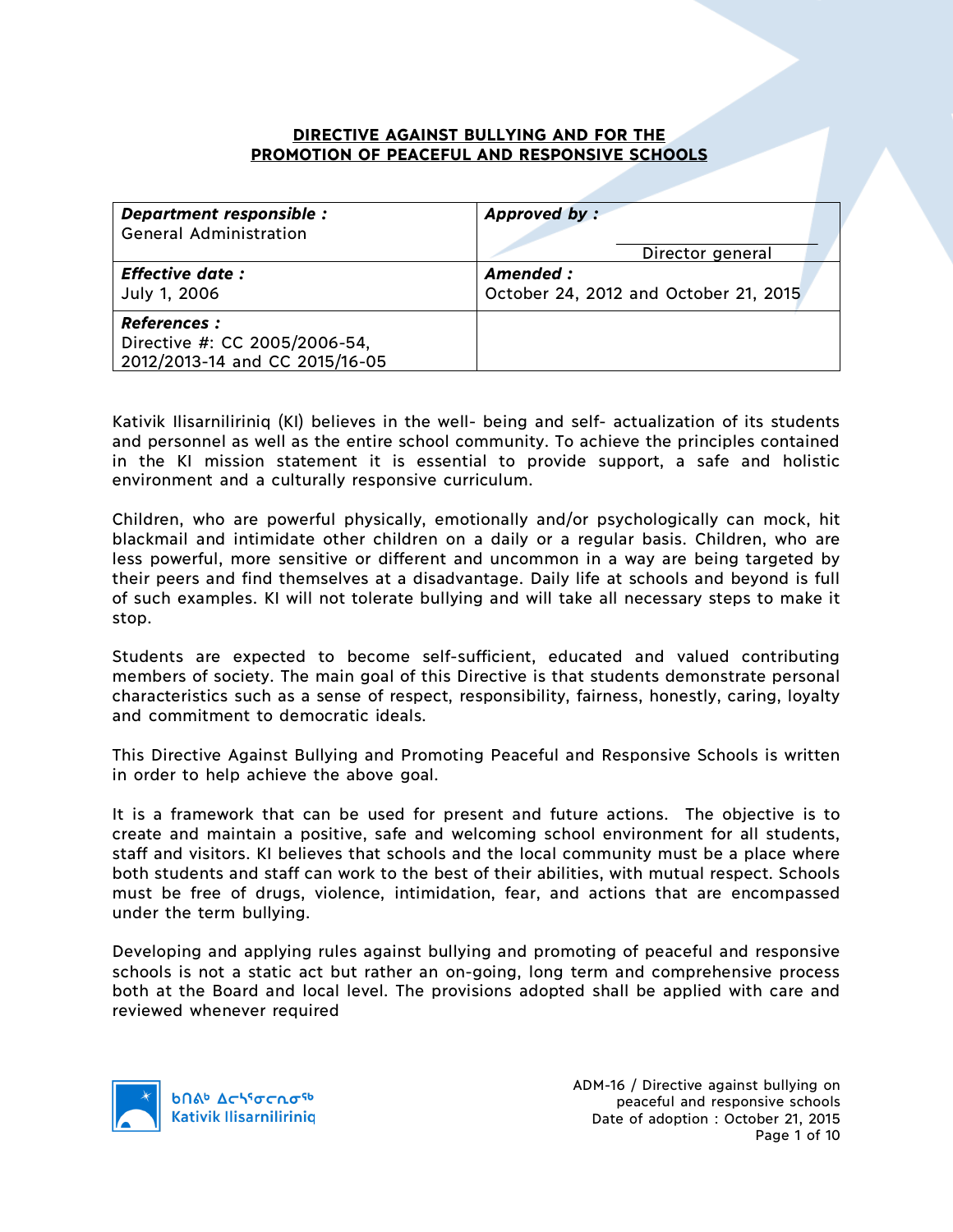## **1. PREMISES**

Bullying is unwanted, aggressive behavior that involves a real or perceived power imbalance. The behavior is repeated, or has the potential to be repeated, over time. Both those who are bullied and who bully others may have serious, lasting problems.

In order to be considered bullying, the behavior must be aggressive and include :

- An Imbalance of Power: Those who bully use their power—such as physical strength, access to embarrassing information, or popularity—to control or harm others.
- Repetition: Bullying behaviors happen more than once or have the potential to happen more than once.

Bullying includes actions such as making threats, spreading rumors, attacking someone physically or verbally, and excluding someone from a group on purpose.

Developing and applying rules and strategies that focus on the reduction of bullying are part of an on-going, comprehensive process both at the Board, and in partnerships to be established with the community.

1.1 **purpose** This Directive strives to put in place a Board framework to which schools shall refer when developing their own code of conduct, when planning prevention programs or when responding to a given incident.

- 1.2 definitions In this directive, the following words or expressions mean:
	- a) **bullying:** a combination of power and aggression occurring when a person maliciously and repeatedly intimidates another person verbally, physically or psychologically;
	- b) **drugs:** a controlled substance, as set out in the Controlled Drugs and Substances Act and other any other substance used as an intoxicant;
	- c) **harassment:** behaviour including comments, conduct or gesture which is insulting, intimidating, humiliating, hurtful, malicious, degrading, or otherwise offensive to an individual or group of individuals for any of the motives listed in the Charter of Human Rights and Freedoms of Quebec*;*
	- d) **intoxicant:** any substance that causes an hallucination, excluding authorized medication used in accordance with directions given by a health care professional;
	- e) **parent:** mother, father or guardian (or foster parent) of a student;

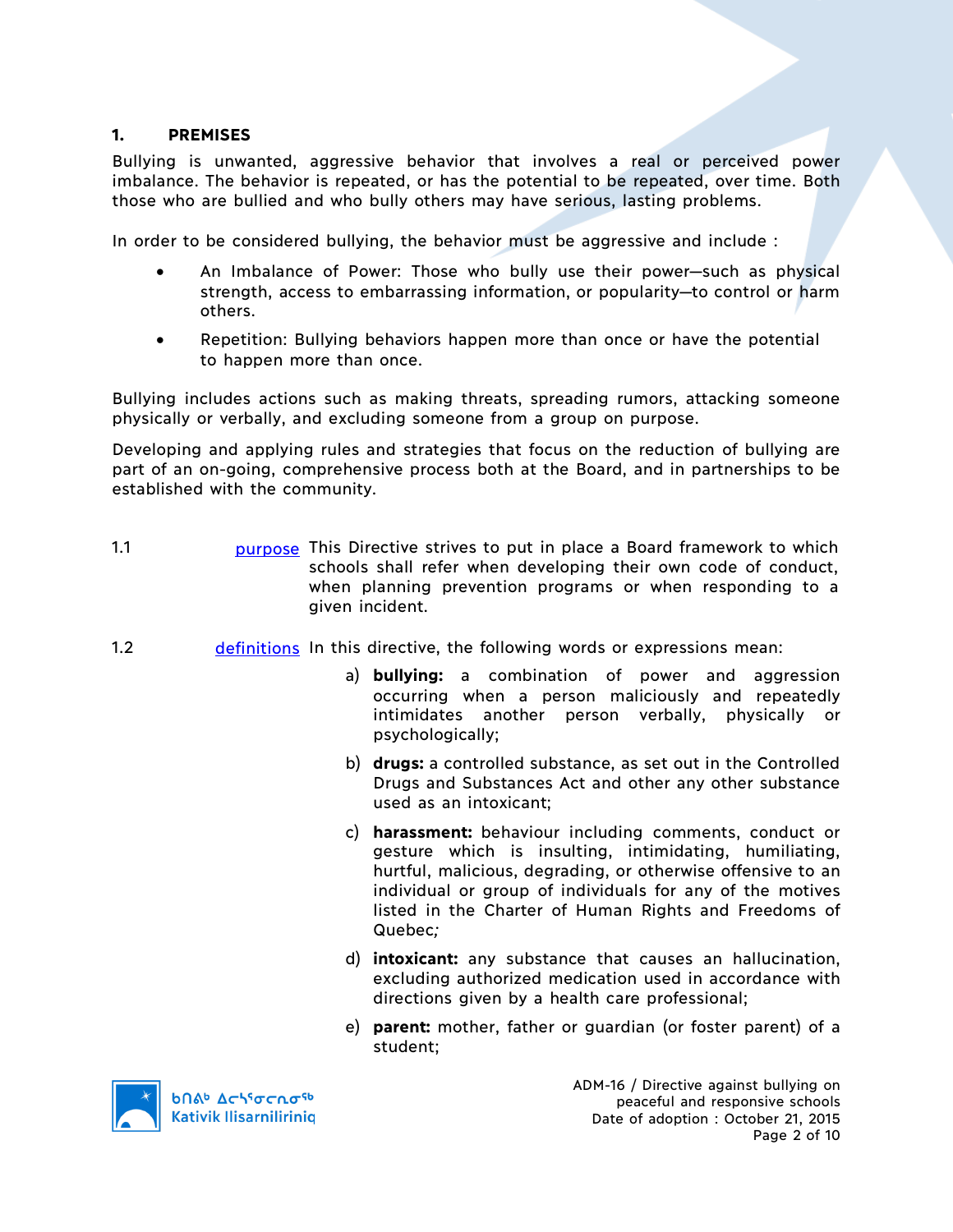- f) **physical assault:** the intentional application of force, directly or indirectly, in any degree at all, to a person without that person's consent;
- g) **principal:** the school Principal or the vice-Principal, when applicable;
- h) **school administration**: Principal, vice-Principal, Centre Director or in their absence the person in authority;
- i) **vandalism:** deliberate damage of school properties, buildings, equipment, books or personal property or arson;
- j) **weapon:** anything used, designed to be used, or intended to for use in causing death or injury to any person or to threaten or intimidate any person. It can include objects, which can be used as weapons such as slingshot, rocks, pocket knives or a screwdriver, if displayed to threaten or intimidate.
- k) **digital:** any electronic device utilized (directly or indirectly) to harass, intimidate, threaten, embarrass, expose, demonstrate or share without the person's consent.

1.3 bullying There are four types of bullying:

**incidents** 1) Verbal bullying is saying or writing mean things.

Verbal bullying includes:

- Teasing
- Name-calling
- Inappropriate sexual comments
- Taunting
- Threatening to cause harm
- 2) Social bullying, sometimes referred to as relational bullying, involves hurting someone's reputation or relationships.

Social bullying includes:

- Leaving someone out on purpose
- Telling other children not to be friends with someone
- Spreading rumors about someone
- Embarrassing someone in public
- Engaging in racist or hate related activities
- 3) Physical bullying involves hurting a person's body or possessions.

Physical bullying includes:

- Hitting/kicking/pinching
- Spitting
- Tripping/pushing



**b**በል<sup>b</sup> Δςιτσς το <sup>τρ</sup> **Kativik Ilisarnilirinig**  ADM-16 / Directive against bullying on peaceful and responsive schools Date of adoption : October 21, 2015 Page 3 of 10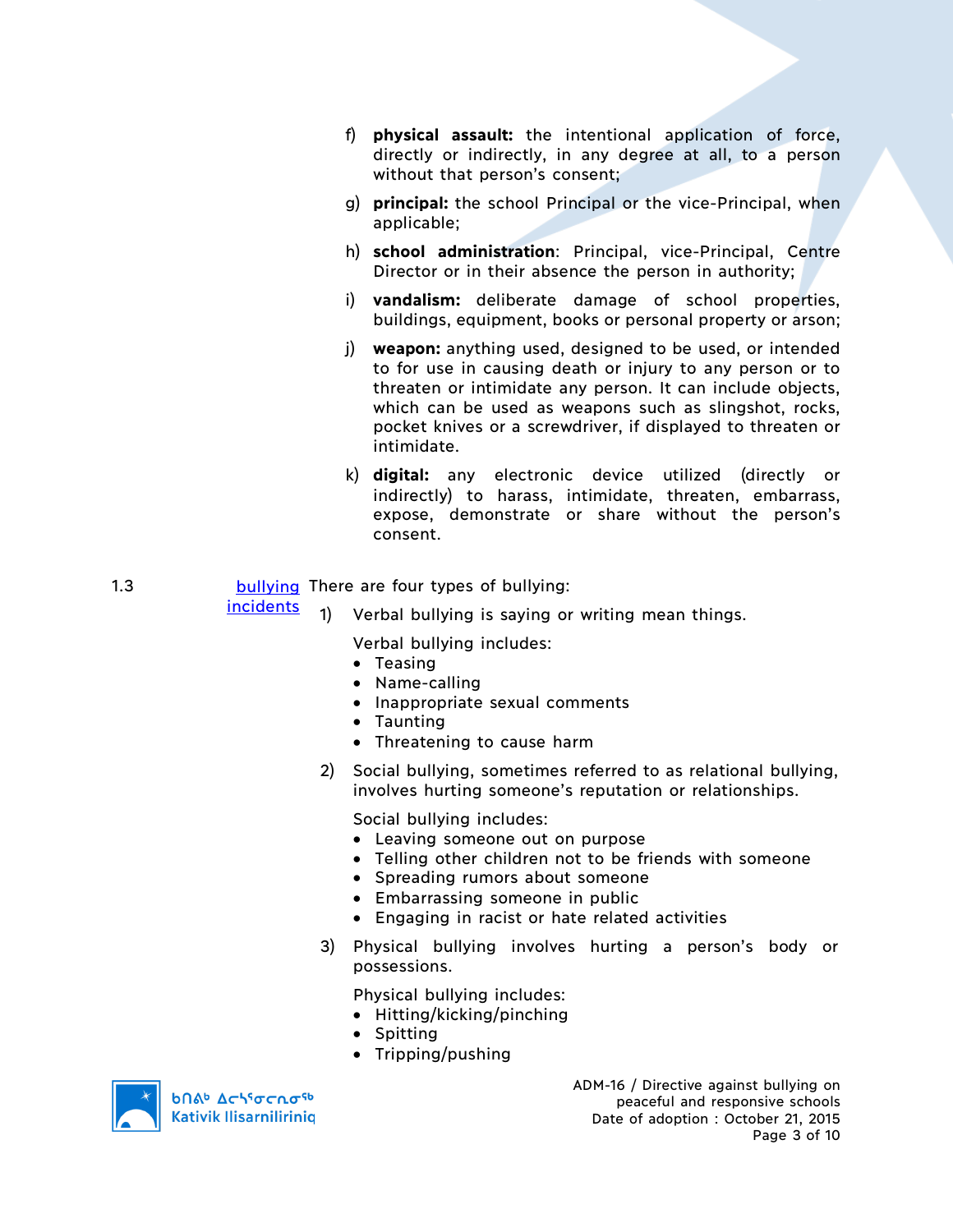- Taking or breaking someone's things
- Making mean or rude hand gesture
- 4) Cyber-bullying involves use of digital electronic systems to bully an individual or group.

Cyber-bullying includes:

• Posting information about a person on the internet with the intention of harassing or otherwise harming a person psychologically.

#### **2. PRINCIPLES GENERAL**

- 2.1 **local code Each school must, in conjunction with the school personnel,** of conduct parents and community, develop a local code of conduct, outlining desirable and undesirable behavior. The local code must:
	- a) respect and be consistent with the standards established in this Directive;
	- b) follow a positive discipline approach, without ever resorting to blame or negative punishments;
	- c) be submitted to the Director of school operations.

2.2 students Students are part of the school community and they must act as responsible members of this community and contribute to assure its well-being. Therefore, students must:

- a) be punctual and attend every school day;
- b) respect property;
- c) do their school work each day;
- d) follow school rules and help and encourage others to do the same;

Moreover, the students are expected to:

- a) be ready & open to learn;
- b) respect one-self and others;
- c) be cooperative, self-disciplined and courteous.

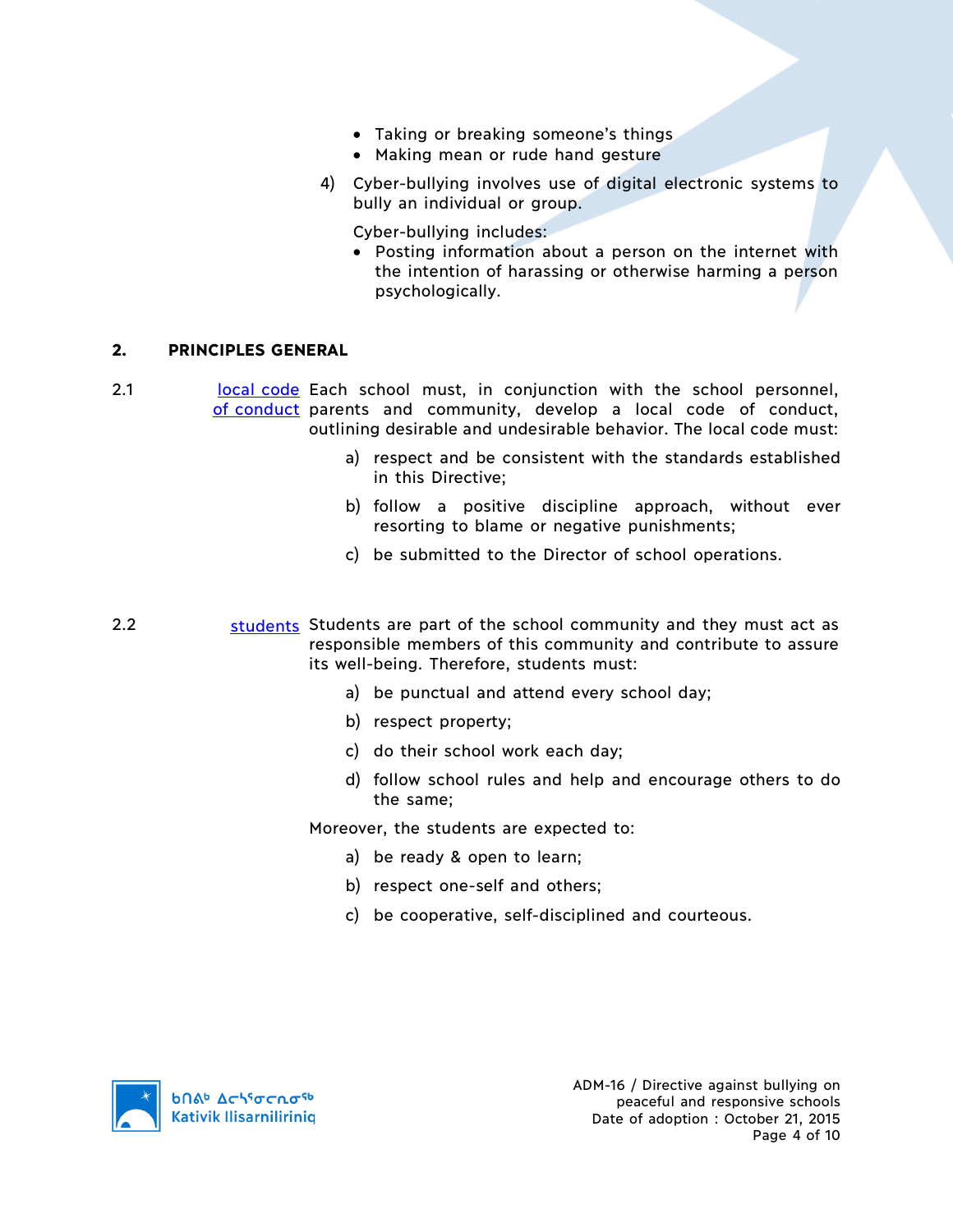- 2.3 **personnel** All school personnel are to be the models in the school community and as such set expectations for the students. Therefore, the school personnel must :
	- a) treat all students, colleagues, parents and community members equally and with respect;
	- b) value different cultures and languages;
	- c) help students promote their mother tongue;
	- d) work with students to achieve their full potential in different areas;
	- e) establish an on-going dialogue with parents for the wellbeing of the students;
	- f) teach and demonstrate good values, behaviour and responsible citizenship;
	- g) ensure that students and parents are informed of the code of conduct in effect and that the provisions of the code are equally applied in the school;
	- h) refrain from engaging in bullying within the school and community in order to demonstrate appropriate adult interactions.

2.4 parents Parents are the primary educators and are responsible for their child's growth. Their participation is necessary in order to create a peaceful and responsive school. Therefore, parents are expected to:

- a) become familiar with the local school code of conduct;
- b) ensure that the child follows the school code of conduct;
- c) establish an on-going dialogue with school personnel for the well being of the child;
- d) assist school personnel and collaborate in dealing with any related school issues;
- e) commit to and encourage school activities by volunteering when possible;
- f) promote model behavior that reflects non-bullying within their home and in the community.

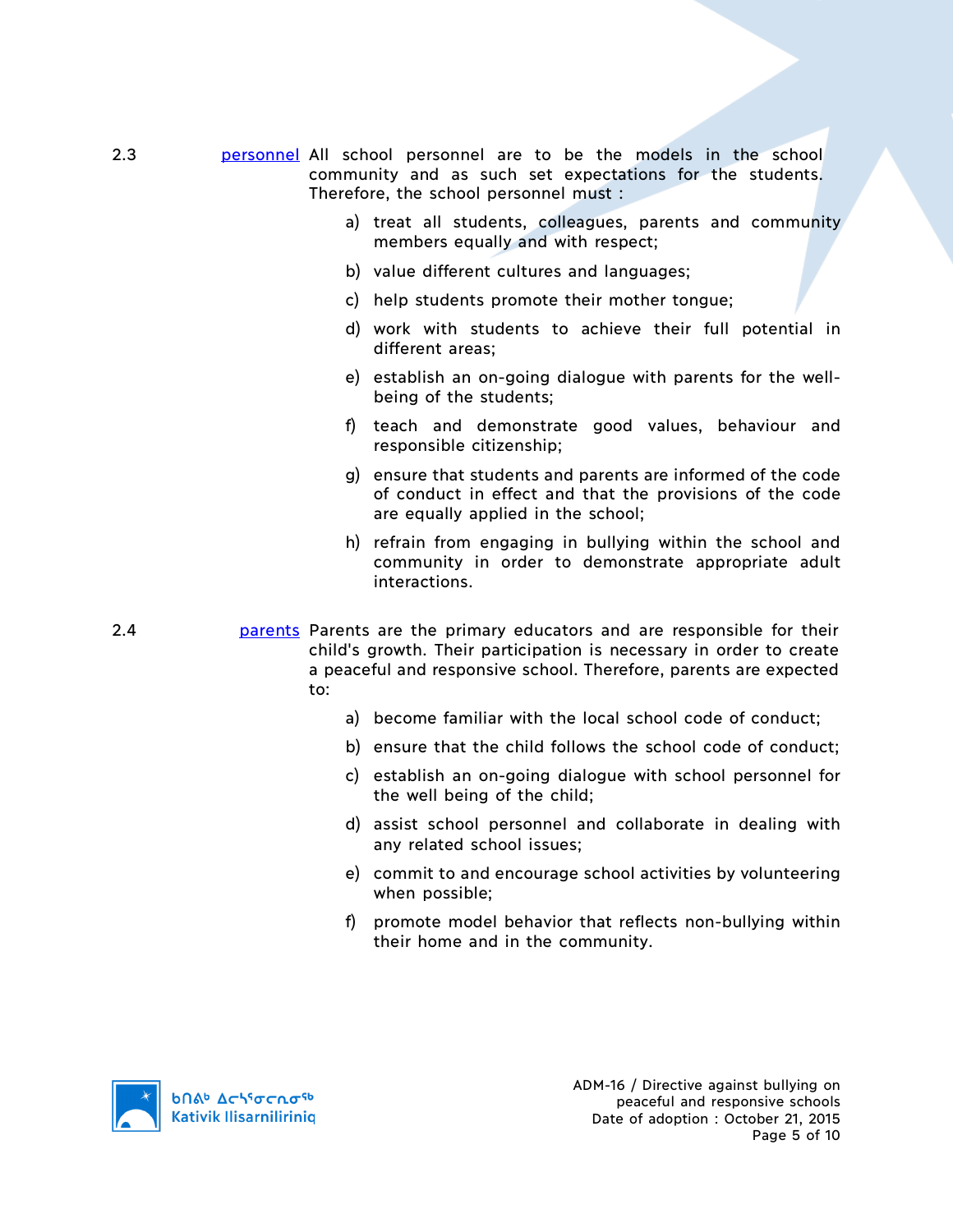- 2.5 community "Community" includes members, families, and organizations that influence the learning, child development and positive behaviour. Collaboration between school and community is essential in the creation of safe schools. The community provides expertise and services in the areas of life skills, and citizenship education and community members.
- 2.6 **bust of prevention** Schools must develop and implement: anti-bullying and programs prevention programs.
- 2.7 intervention In the normal course of events in a school, a teacher or any other individual should not physically intervene with a student. However, they may use reasonable measures to de-escalate a situation, to protect a student or to protect other persons from him and may for instance physically restrain a violent student using minimal strength and do all that they can to avoid causing that student injury.

The Québec Charter of Rights and Freedoms generally obliges all citizens to provide assistance to a person in danger, which adds to the duty to intervene in certain types of situation. This intervention may take various forms.

#### **3. REQUIREMENTS**

- 3.1 incidents The following behaviors or incidents must be considered unacceptable and intolerable:
	- a) possession and/or use of a weapon, with intent to harm;
	- b) physical or sexual assault;
	- c) bullying;
	- d) harassment;
	- e) vandalism;
	- f) possession of, under the influence of or providing others with drugs, alcohol or other intoxicants (sniffing);
	- g) racism, segregation.
- 3.2 actions The intervention to be made by the school administration, depends on the type of situations identified in section 3.1:
	- a) if the situation endangers the immediate safety of a person, take steps to ensure security of school population by invoking emergency intervention plan;



ADM-16 / Directive against bullying on peaceful and responsive schools Date of adoption : October 21, 2015 Page 6 of 10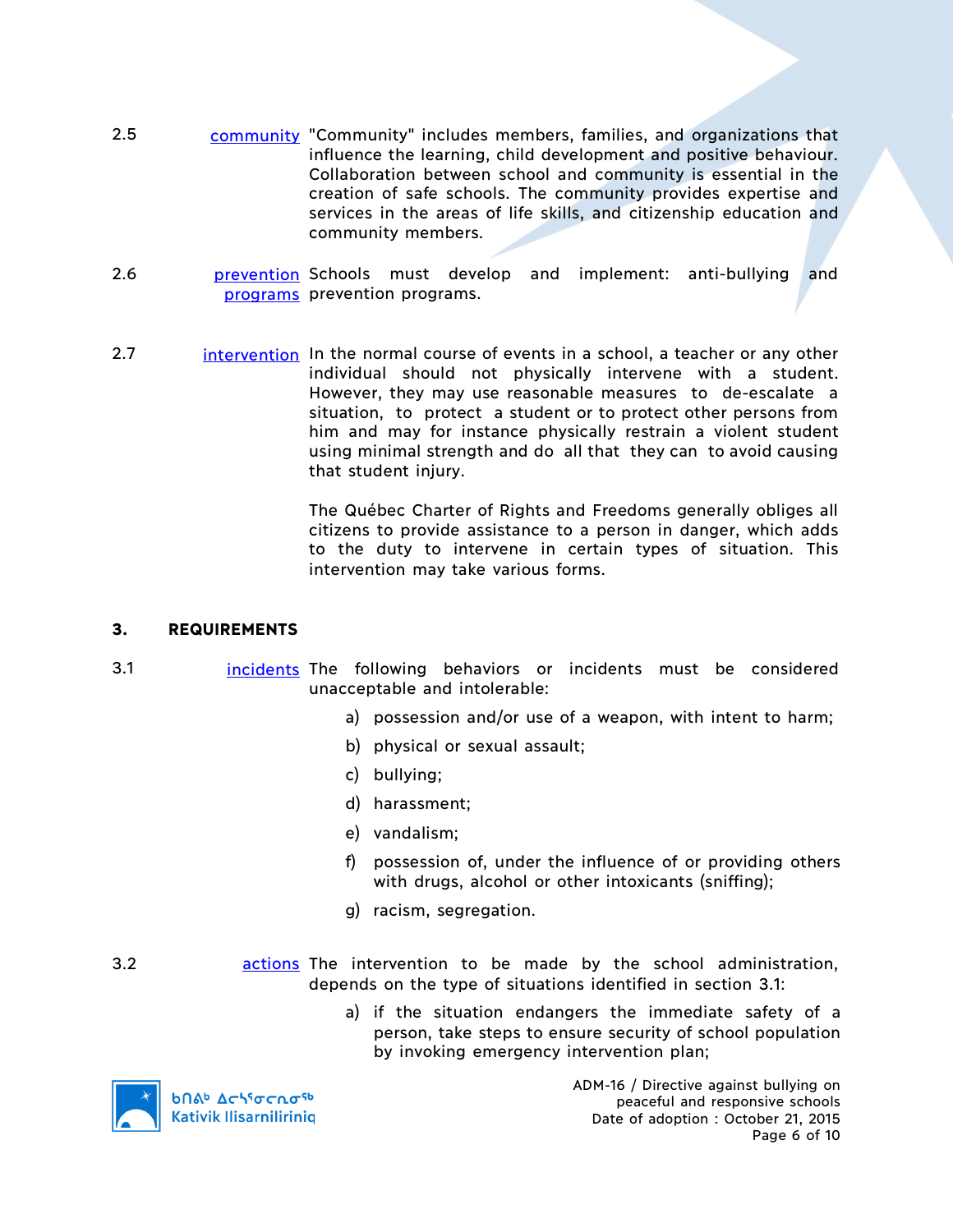- b) for sexual assault, invoke Quebec government protocol in conjunction with section 3.3;
- c) for harassment, invoke KI directive against harassment;
- d) for bullying: apply section 3.4;
- e) in any other situation, apply section 3.3.
- 3.3 procedure When the situation warrants it, the school principal proceeds as follows, in collaboration with the Student Counselor :
	- a) have the weapon confiscated and/or drugs or alcohol, if any;
	- b) inform the person on the behavior that is in violation of the Directive;
	- c) give a temporary supervised in-school or out of school suspension to the student(s) involved until a meeting can be held, according to section 3.3 f);
	- d) communicate with the parents;
	- e) communicate with the police and/or other concerned authorities (Social Services, Youth protection), when appropriate;
	- f) hold a meeting with the Principal, Centre Director, parents and other concerned individuals to establish the conditions for the student's reintegration in the school. However, if the parents refuse to attend, the meeting will. be postponed until such time as they are able to attend.

If the parents do not come to the meeting, the school administration proceeds as follows:

- i. first day, contact the parents
- ii. second day, a member from the Education committee contacts the parents,
- iii. third day, report the case to social services
- iv. fourth day, report the case to youth protection
- v. fifth day, a member of the education committee will sit at the meeting instead of the parent.

Recommendations for the student's readmission and possible reintegration must be discussed. The school principal is responsible for the final decision.

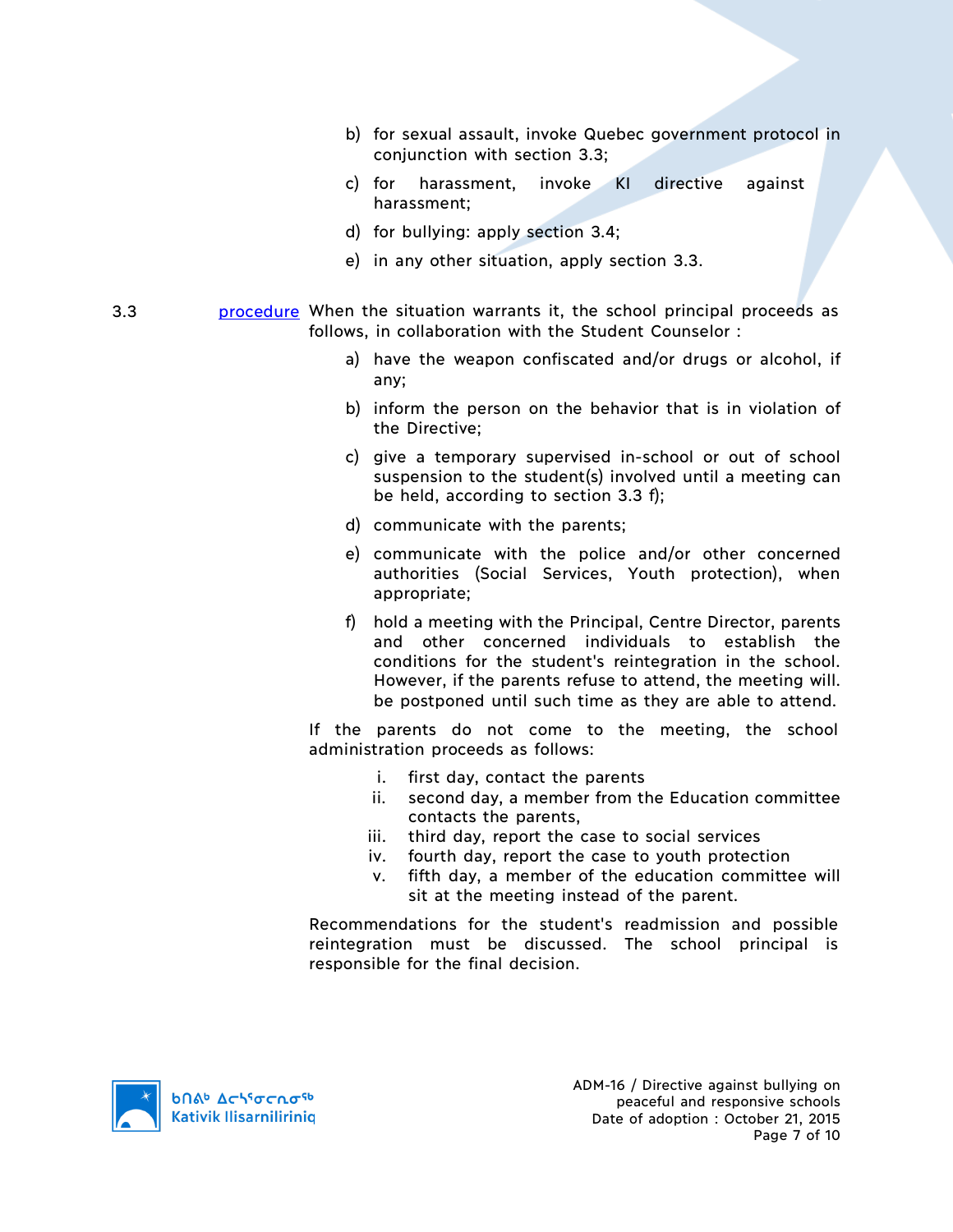g) develop a contract for the student, in a form of a written agreement establishing the conditions and appropriate consequences should the student neglect to behave according to the rules and providing the student with structure and self- management. The contract outlines the incident, lists the consequences for the student and defines a course of action if these consequences are not followed

Some consequences may include:

- i. in school suspension
- ii. suspension
- iii. meeting the student counsellor
- iv. payment of material damages

The Principal is the person responsible for developing this contract, in consultation with other involved staff members. The contract should identify a person(s) responsible for the follow up (see *Annex A* – example of contract);

h) an incident report must be completed and sent to the Director of Education Services.

3.4 **procedure** When the situation warrants it, for bullying incidents of any kind, bullying the school principal proceeds as follows:

- a) meet separately all the parties involved (victim, perpetrator and witnesses) and take all immediate necessary measures. For the person who performed the act of bullying and for the victim of this act, their parents should be involved in the meeting. The student counselor should also be involved in meeting all three parties;
- b) document the incident (with the who, what, where, when, and why of the act explained);
- c) ensure the victim receives counselling from the Student Counsellor or other appropriate specialist;
- d) when meeting with the perpetrator, a contract must be developed for the student, outlining the incident, listing the consequences for the student and defining a possible course of action if these conditions are not followed. The principal is the person responsible for developing this contract, in consultation with other involved staff members. The contract should designate person(s) responsible for follow up.
- e) an incident report must be completed and sent to the Director of School Operations.



ADM-16 / Directive against bullying on peaceful and responsive schools Date of adoption : October 21, 2015 Page 8 of 10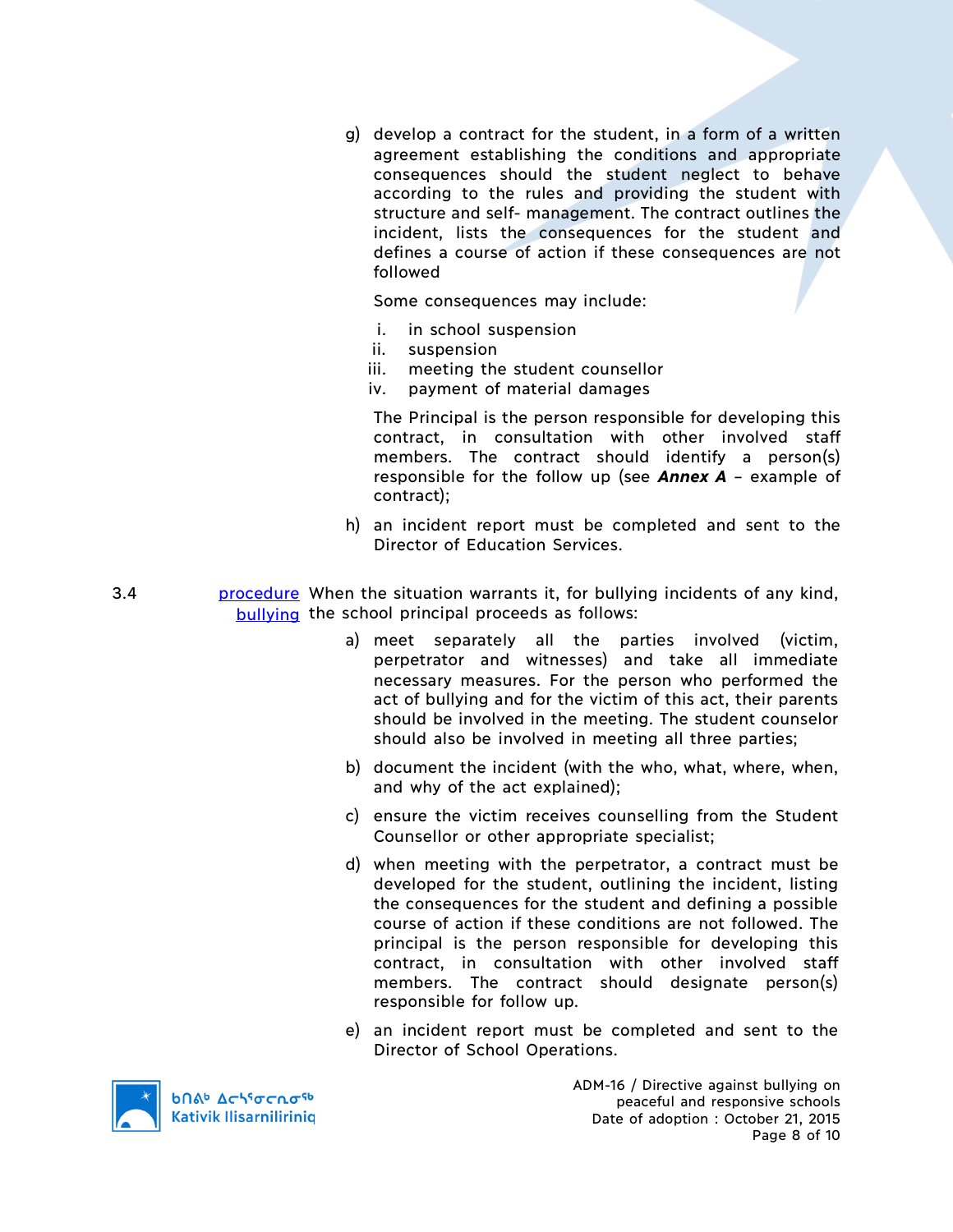## **4. APPLICATION OF THIS DIRECTIVE**

- 4.1 **previous** The present directive replaces all other policies of the Board provisions pertaining to this subject.
- 4.2 responsibility Any person referred to in this Directive must abide by all its provisions and all managers of the School Board are responsible to ensure that all its provisions are applied and respected.

The Director-General is the person responsible for the application of this directive.



ADM-16 / Directive against bullying on peaceful and responsive schools Date of adoption : October 21, 2015 Page 9 of 10